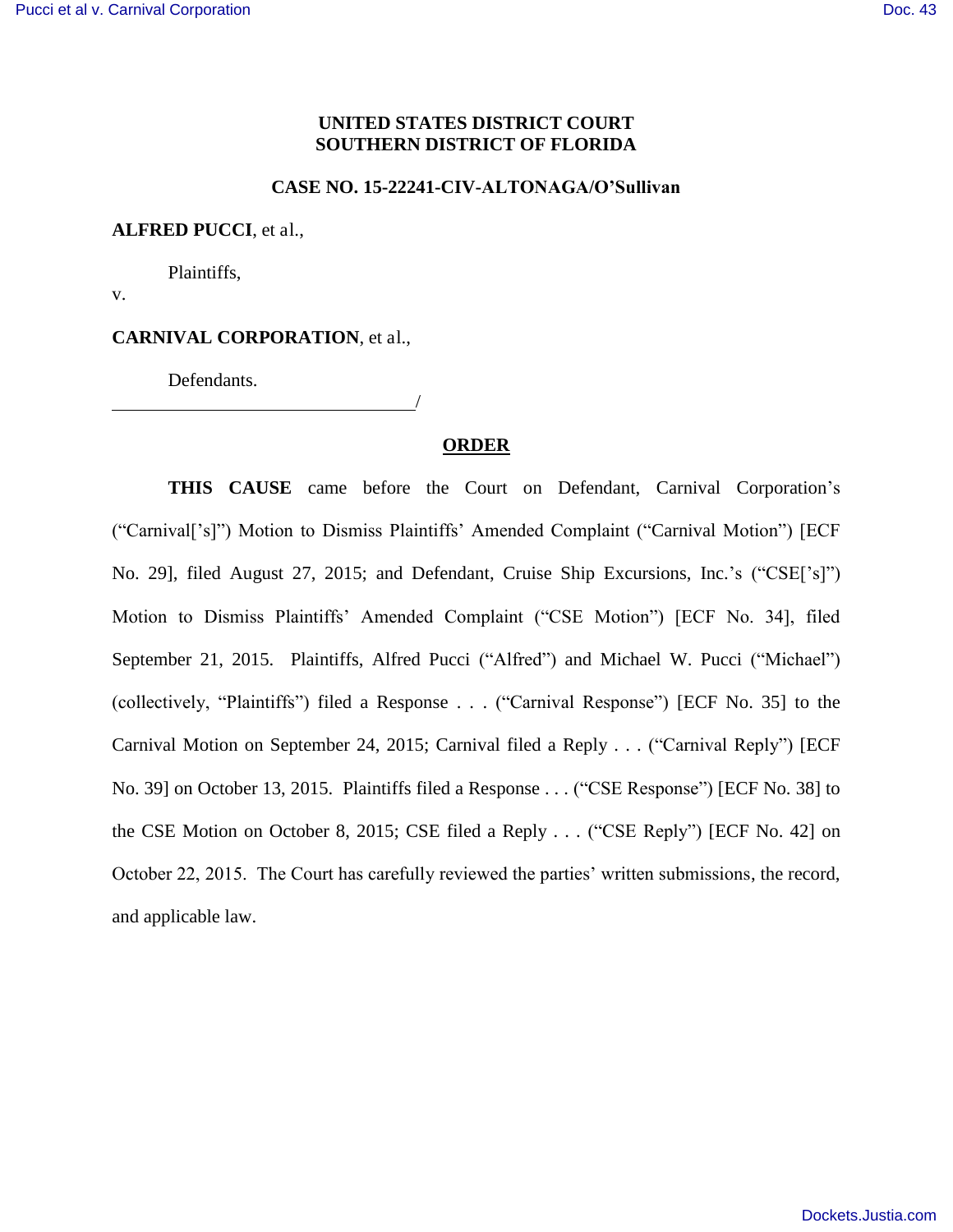## **I. BACKGROUND**<sup>1</sup>

On August 17, 2014, Judith Pucci ("Judith") boarded Carnival's ship, The Valor, for a seven-night cruise from Puerto Rico to the Virgin Islands. (See Am. Compl. 12). She was traveling with her son, Michael, his wife, and their three children. (See id.). While aboard The Valor, on August 17 or 18, 2014, Judith inquired into participating in a snorkeling excursion promoted by Carnival and operated by CSE, called the Champagne Catamaran Sail and Snorkel ("Champagne Excursion"). (See id. ¶¶ 21–22). Carnival marketed, promoted, advertised, and sold shore excursions, including the Champagne Excursion, directly to passengers at excursion desks aboard The Valor, as well as on its website, brochures, and television system. (See id. ¶ 14). Carnival and CSE (collectively, "Defendants") contracted to offer the Champagne Excursion, and shared in the profits and losses associated with the excursion's success or failure. (See id. ¶ 19).

Carnival was informed Judith was not a good swimmer, $<sup>2</sup>$  but Carnival employees, agents</sup> and/or personnel assured Judith the Champagne Excursion was safe and appropriate for her, despite her limited abilities and advanced age. (See id. ¶ 21). Carnival marketed the Champagne Excursion as an "easy" excursion. (See id.). Through its marketing and sales process, Carnival assured Judith and her family that booking a "Carnival shore excursion" ensured the highest safety standards were followed. (Id. ¶ 22). Consequently, Judith purchased a ticket for the Champagne Excursion. (See id. ¶ 14).

 $\overline{a}$ 

<sup>&</sup>lt;sup>1</sup> When reviewing a motion to dismiss, a court must construe the complaint in the light most favorable to the plaintiff and take the factual allegations therein as true. See Brooks v. Blue Cross & Blue Shield of Fla., Inc., 116 F.3d 1364, 1369 (11th Cir. 1997).

 $2$  The Amended Complaint does not detail how Carnival was so informed, but a plain reading of the facts indicates Judith and/or her family told Carnival personnel this information. (See Am. Compl. ¶ 21).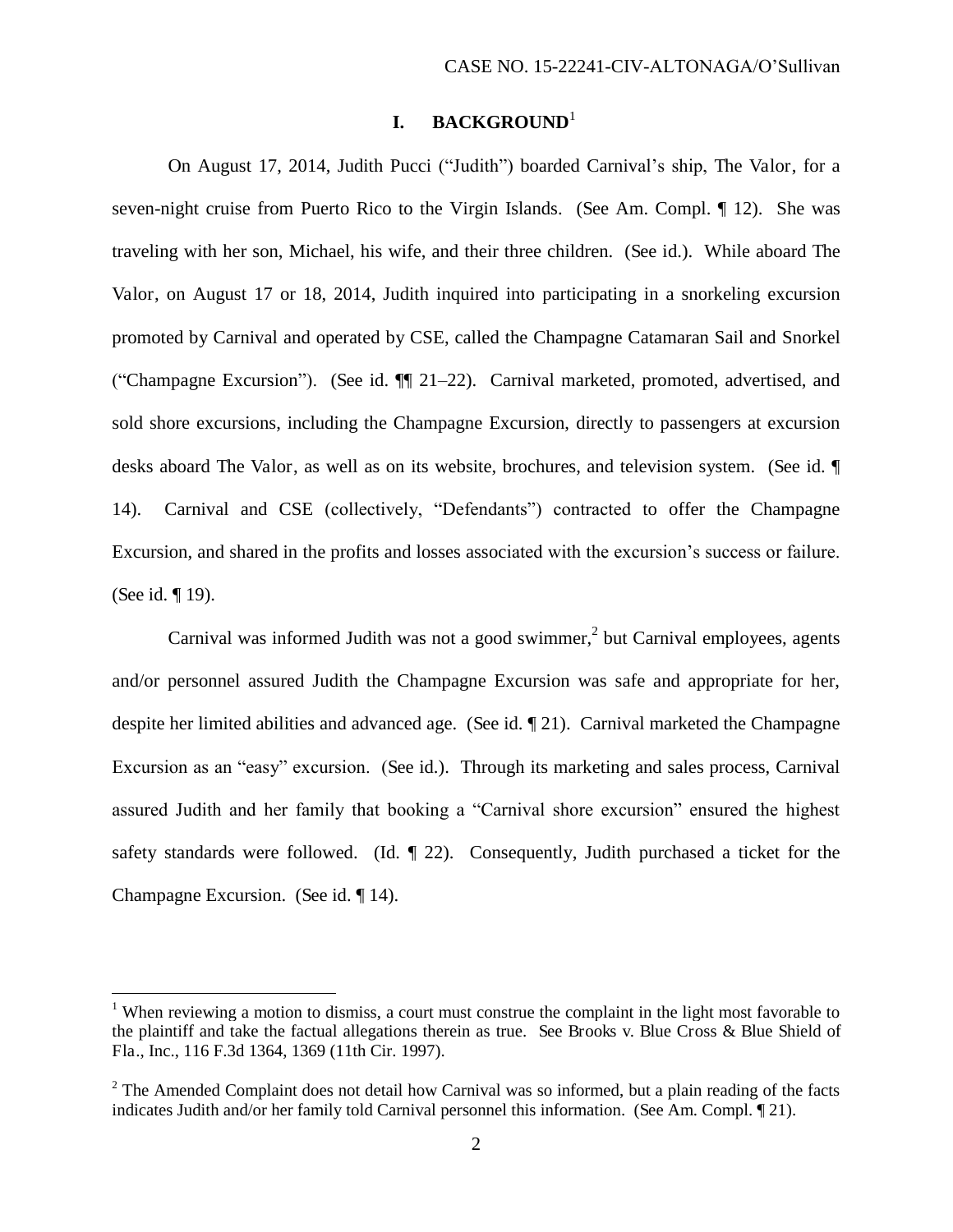On August 18, 2014, Judith boarded CSE's vessel, The Adventuress, to embark on the Champagne Excursion. (See id. ¶¶ 7, 46). The Champagne Excursion involved sailing in the U.S. Virgin Islands from St. Thomas to St. John, and snorkeling off Honeymoon Beach, which has been the site of several snorkeler and swimmer drownings. (See id.  $\P$  19–20). Defendants knew or should have known the snorkeling portion of the Champagne Excursion was not appropriate for all passengers and posed an increased risk of injury and death to inexperienced passengers. (See id. ¶ 20).

Personnel aboard the Champagne Excursion encouraged and allowed Judith to enter the water without sufficient education, training, and instruction, despite her lack of snorkeling experience and limited swimming abilities. (See id. ¶ 23). Personnel never performed an inwater safety evaluation during the Champagne Excursion to ensure Judith could safely snorkel. (See id. ¶ 25). Defendants also failed to have sufficient personnel available or assigned to monitor the snorkeling participants, such as by looking out for, recognizing, and responding to dangers presented by the water conditions or the actions/inactions of snorkeling participants. (See id. ¶ 27). Personnel further failed to implement a "buddy system" for snorkeling; thus, Judith snorkeled alone without proper training or monitoring, and became separated from the other snorkelers. (See id. ¶¶ 24–26).

Eventually, personnel "aboard the excursion" noticed Judith floating face down near a reef, in an area inappropriate for snorkeling. (Id. ¶ 28). By the time Defendants' agents, servants, and/or employees responded to Judith's aid, she was unresponsive. (See id. ¶ 29). Personnel pulled Judith from the water and attempted resuscitation, but Judith passed away. (See id. ¶ 30). A subsequent autopsy determined drowning as the cause of death. (See id.).

3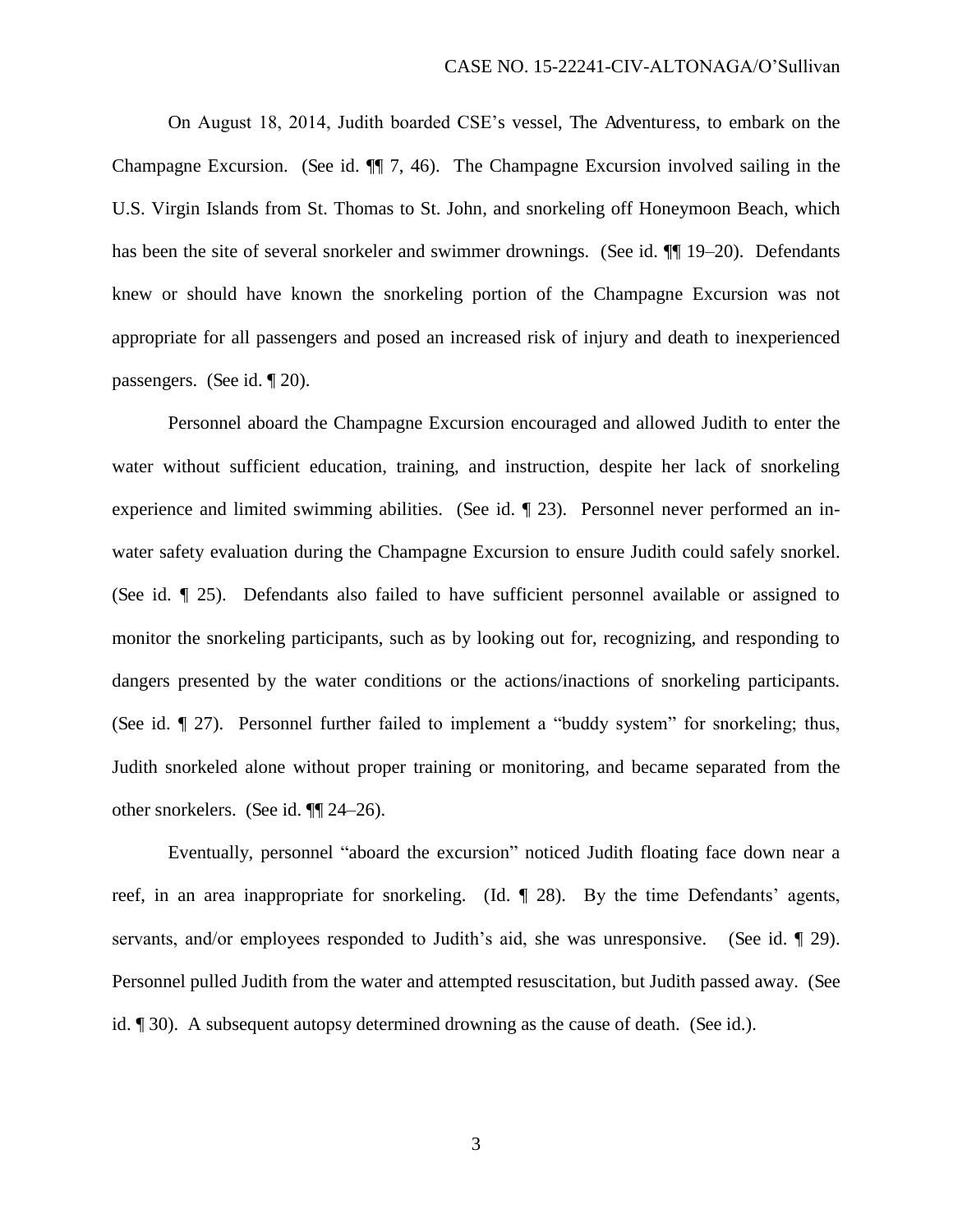Following Judith's death, Alfred (Judith's husband) and Michael filed this lawsuit against Defendants. (See generally Compl. [ECF No. 1]). In the Amended Complaint, Plaintiffs assert the following claims against Carnival: Negligence (Count I), Negligent Selection/Retention of Tour Operator (Count III), Negligence for Apparent Agency or Agency by Estoppel (Count IV), Negligent Misrepresentation (Count V), Fraudulent Misrepresentation (Count VI), and Joint Venture (Count VII). (See generally Am. Compl.). Plaintiffs also bring two claims against CSE: Negligence (Count II), and Joint Venture (Count VII). (See generally id.). Plaintiffs' negligence claims (Counts I and II) are predicated on a long list of actions and omissions by Defendants including: failing to warn Judith of the hazards associated with snorkeling for an inexperienced snorkeler, failing to provide Judith with adequate aquatic safety instructions, failing to supervise snorkelers, and failing to timely render aide to Judith. (See id.  $\P$  39–49).

 Plaintiffs' misrepresentation claims against Carnival (Counts V and VI) are based on Carnival's alleged misrepresentation to Judith the Champagne Excursion was "easy" and safe, despite her lack of experience and swimming ability. (See id. ¶¶ 63–70). Plaintiffs predicate their Joint Venture theory of liability (Count VII) on numerous facts, such as: (1) Defendants entered into an agreement, "whether by formal contract or through their subsequent and ongoing course of conduct" (id. ¶ 77), whereby Carnival sold tickets for the Champagne Excursion and CSE operated the excursion; (2) Defendants had joint and/or shared control over aspects of the joint venture; (3) Defendants had a joint proprietary and/or ownership interest in the Champagne Excursion; and (4) Defendants shared profits and losses sustained from the joint venture. (See id.  $\P\P$  77–82).

Plaintiffs seek compensatory damages (including damages for Alfred's lost support and services, companionship and protection, and mental pain and suffering, and Michael's mental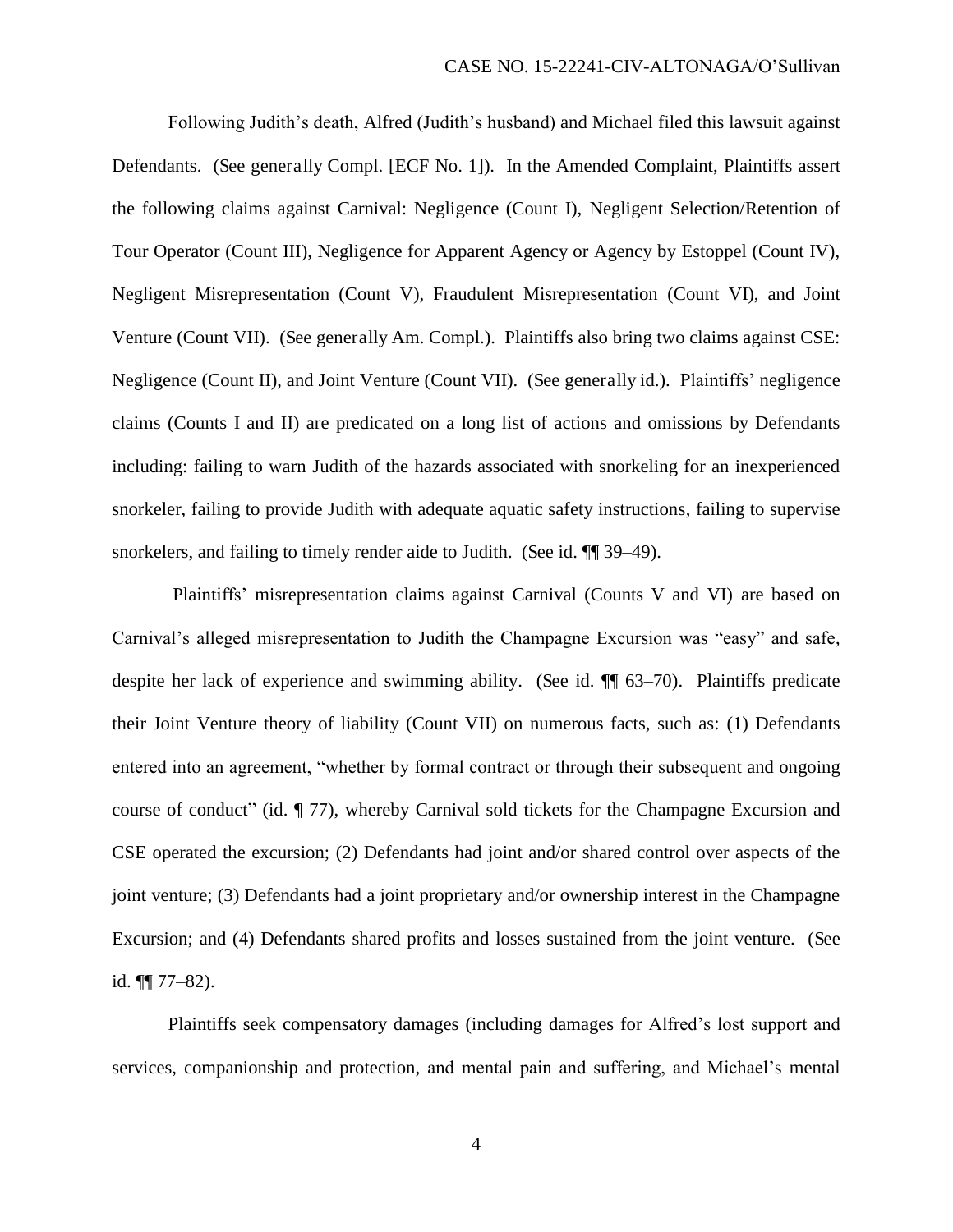pain and suffering), punitive damages, interest, and costs associated with bringing the action. (See id. ¶ 87). Defendants seek to dismiss all claims against them. (See generally Carnival Mot. & CSE Mot.).

#### **II. LEGAL STANDARD**

"To survive a motion to dismiss, a complaint must contain sufficient factual matter, accepted as true, to 'state a claim to relief that is plausible on its face.'" Ashcroft v. Iqbal, 556 U.S. 662, 678 (2009) (quoting Bell Atl. Corp. v. Twombly, 550 U.S. 544, 570 (2007)). Although this pleading standard "does not require 'detailed factual allegations,' . . . it demands more than an unadorned, the defendant-unlawfully-harmed-me accusation." Id. (alteration added) (quoting Twombly, 550 U.S. at 555). Pleadings must contain "more than labels and conclusions, and a formulaic recitation of the elements of a cause of action will not do." Twombly, 550 U.S. at 555 (citation omitted). Indeed, "only a complaint that states a plausible claim for relief survives a motion to dismiss." Iqbal, 556 U.S. at 679 (citing Twombly, 550 U.S. at 556). To meet this "plausibility standard," a plaintiff must "plead[] factual content that allows the court to draw the reasonable inference that the defendant is liable for the misconduct alleged." Id. at 678 (alteration added) (citing Twombly, 550 U.S. at 556). "The mere possibility the defendant acted unlawfully is insufficient to survive a motion to dismiss." Sinaltrainal v. Coca-Cola Co., 578 F.3d 1252, 1261 (11th Cir. 2009) (citing Iqbal, 556 U.S. at 678), abrogated on other grounds by Mohamad v. Palestinian Auth., 578 S. Ct. 1702 (2012).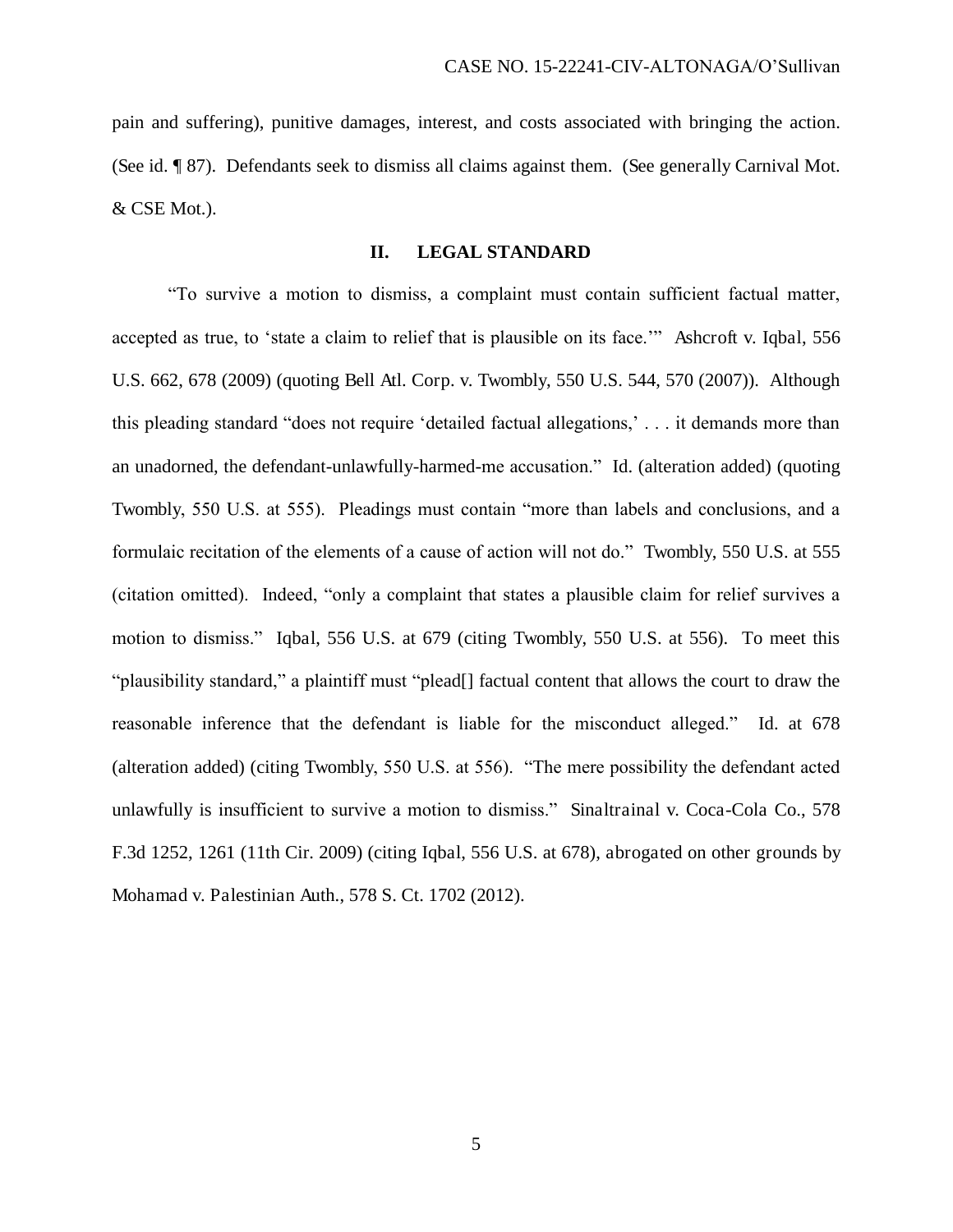# **III. ANALYSIS**<sup>3</sup>

Carnival argues Plaintiffs: (1) fail to state a claim for negligence because they inadequately allege Defendants had notice of a risk-creating condition that proximately caused Judith's death, and the dangers associated with natural bodies of water are open and obvious as a matter of law; (2) fail to state claims for misrepresentation because they do not plead with sufficient particularity; (3) cannot hold Defendants liable on a theory of joint venture because the agreement between Carnival and CSE states Defendants are not joint venturers; and (4) may not recover emotional damages because maritime law prohibits such recovery. (See generally Carnival Mot.). CSE similarly argues (1), (3), and (4); and additionally contends Plaintiffs fail to allege facts for which punitive damages may be awarded under maritime law. (See generally CSE Mot.).

#### **A. Negligence Claims (Counts I and II)**

l

To properly plead a negligence claim, a plaintiff must allege four elements: "a legal duty on the defendant to protect the plaintiff from particular injuries; (2) the defendant's breach of that duty; (3) the plaintiff's injury being actually and proximately caused by the breach; and (4) the plaintiff suffering actual harm from the injury." Belik v. Carlson Travel Group, Inc., 864 F. Supp. 2d 1302, 1308 (S.D. Fla. 2011) (internal quotation marks and citation omitted).

Defendants owe their passengers a duty of "reasonable care under the circumstances." See Kermarec v. Compagnie Generale Transatlantique, 358 U.S. 625, 632 (1959) (holding "the

<sup>&</sup>lt;sup>3</sup> Federal maritime law applies to this action. See Gentry v. Carnival Corp., No. 11-21580-civ, 2011 WL 4737062, at \*1 (S.D. Fla. Oct. 5, 2011) (explaining a claim is governed by the federal courts' admiralty jurisdiction when "(1) it occurs on navigable waters or is caused by a vessel on navigable waters, (2) the incident has a potentially disrupting impact on maritime commerce, and (3) the general character giving rise to the incident has a substantial relationship to traditional maritime activities" (citations omitted)). The parties generally agree federal maritime law applies; however, Plaintiffs argue the law of the U.S. Virgin Islands should apply to Plaintiffs' claim for emotional damages, as discussed infra. (See Carnival Resp. 12–13).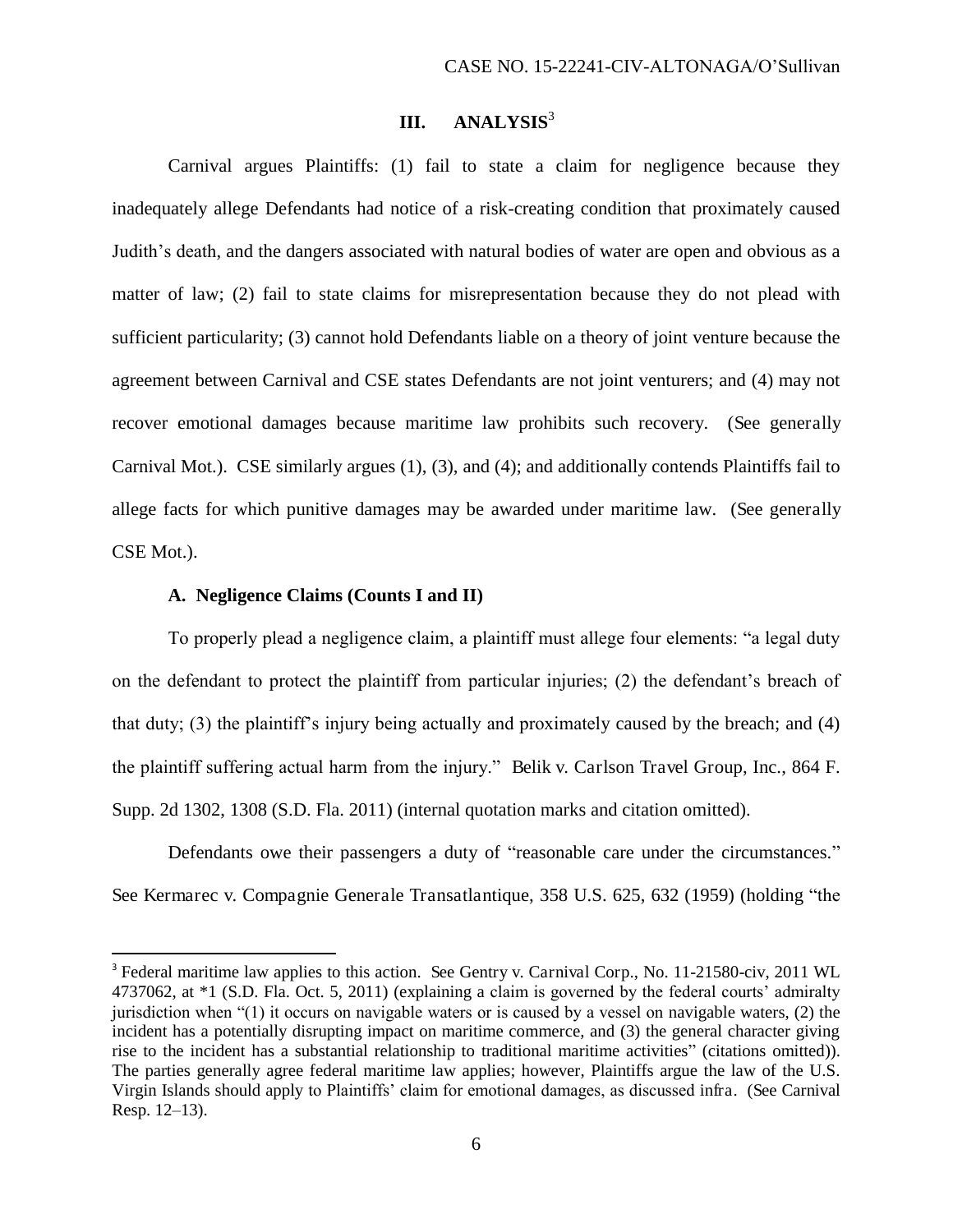owner of a ship in navigable waters owes to all who are on board . . . the duty of exercising reasonable care under the circumstances of each case" (alteration added)). In this regard, "a carrier with knowledge of a passenger's abnormal physical disability may have to do more under the reasonable care standard toward that passenger than it would toward a passenger with no physical disability." Carroll v. Carnival Corp., No. 11-23372-CIV, 2013 WL 1857115, at \*4 (S.D. Fla. May 2, 2013) (citing S. Pac. Co. v. Buntin, 94 P.2d 639, 641 (Ariz. 1939) (finding a railroad had no duty to the plaintiff because it did not know of the plaintiff's bad eyesight in dropping him off in a dimly lit station); Sumpter v. Tamiami Trail Tours, Inc., 123 So. 2d 732, 733 (Fla. 2d DCA 1960) (affirming judgment for a bus line because it did not know an elderly passenger needed assistance to board the bus)).

A carrier's duty of reasonable care includes a duty to warn "of dangers known to the carrier in places where the passenger is invited to, or may reasonably be expected to visit."<sup>4</sup> Carlisle v. Ulysses Line, Ltd., S.A., 475 So. 2d 248, 251 (Fla. 3d DCA 1985). While Plaintiffs claim a laundry list of ways in which Defendants allegedly breached the duty of reasonable care (see Am. Compl. ¶¶ 41, 46), both Plaintiffs and Defendants focus their negligence arguments on the duty to warn (see generally Carnival Mot.; CSE Mot.; Carnival Resp.). Thus, the Court similarly directs its analysis to the duty to warn, and declines to address Plaintiffs' additional

l

<sup>&</sup>lt;sup>4</sup> Carnival argues "its only duty under the applicable maritime law to passengers while they are off of the vessel is a duty to warn of conditions that it knew or should have known that the passenger would encounter while ashore." (Carnival Reply 3 (emphasis added)). This is a slight misstatement of the law. While generally the duty to warn is the most relevant duty regarding off-vessel excursions, a cruise ship might have additional obligations under the "reasonable care" standard, if, for example, there is an agency relationship between the cruise ship and the excursion operator. See Nielsen v. MSC Crociere, S.A., No. 10-62548-CIV, 2011 WL 12882693, at \*4–6 (S.D. Fla. June 24, 2011) (declining to dismiss a negligence claim against a cruise company where plaintiff's wife died during a scuba diving excursion, and plaintiff claimed the defendant cruise company owed numerous duties to his wife arising out of its relationship with the excursion operator; and noting "which alleged duties may ultimately apply to Defendants will depend on which theories of liability (i.e., partnership, agency — actual or apparent, common carrier liability) that Plaintiff is able to prove").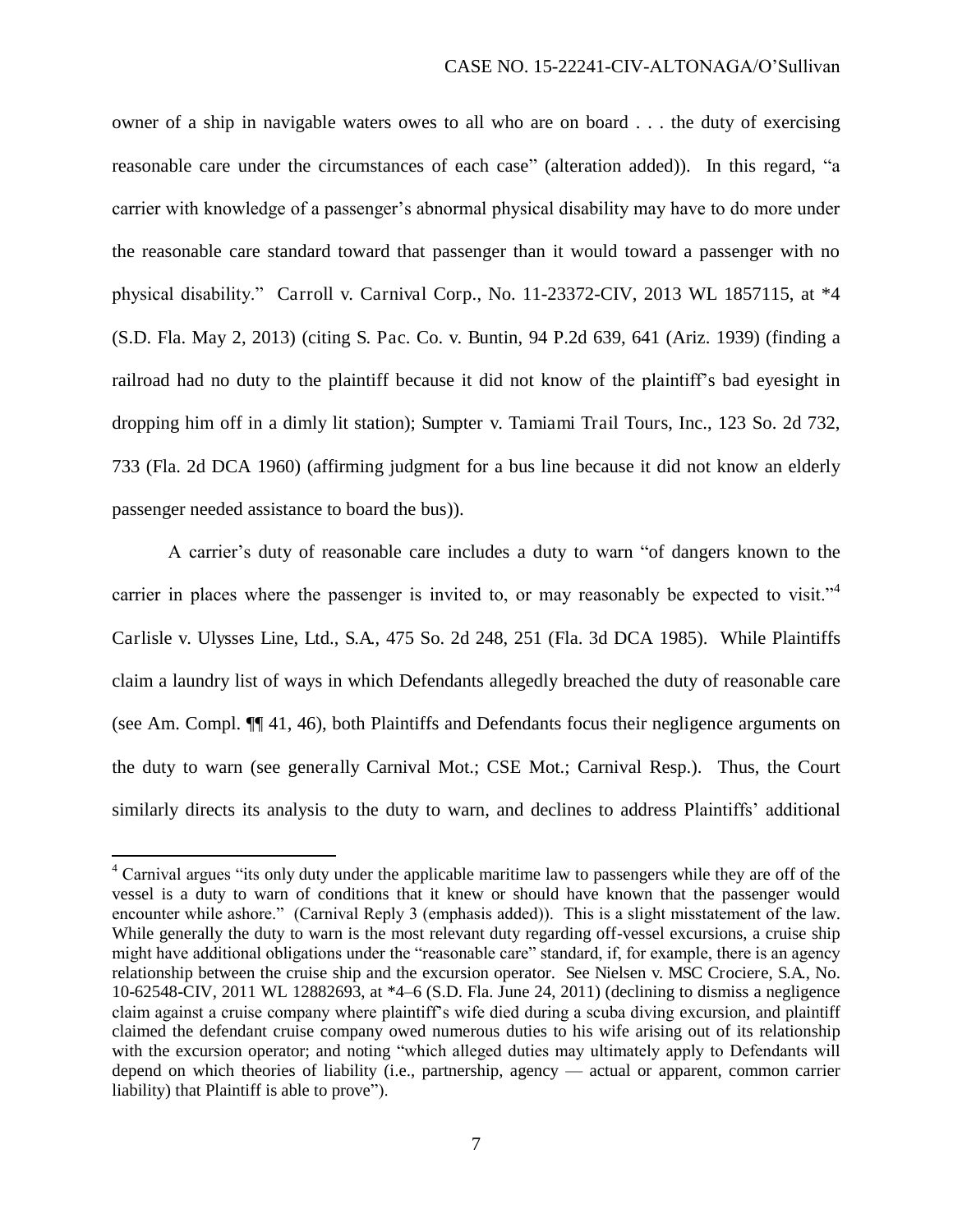alleged breaches in line-item fashion. See Holguin v. Celebrity Cruises, Inc., No. 10-20215-CIV, 2010 WL 1837808, at \*1 (S.D. Fla. May 4, 2010).

Defendants correctly assert the duty to warn requires, as a prerequisite to imposing liability, Defendants have actual or constructive notice of the condition that created the risk to the passenger. (See Carnival Mot. 5; CSE Mot. 4); see also Keefe v. Bahama Cruise Line, Inc., 867 F.2d 1318, 1322 (11th Cir. 1989) (finding the duty of care owed by a shipowner to its passengers is "ordinary reasonable care under the circumstances . . . which requires, as a prerequisite to imposing liability, that the carrier have actual or constructive notice of the riskcreating condition" (alteration added)); Smolnikar v. Royal Caribbean Cruises Ltd., 787 F. Supp. 2d 1308, 1322 (S.D. Fla. 2011) (quoting same).

Plaintiffs attempt to argue actual or constructive notice is not required to hold Defendants liable, asserting the standard in Keefe does not apply here. (See Carnival Resp. 5–6; CSE Resp. 4–5). Plaintiffs contend Keefe is inapplicable because the opinion adds the following caveat (italicized at the end): "the benchmark against which a shipowner's behavior must be measured is ordinary reasonable care under the circumstances, a standard which requires . . . that the carrier have had actual or constructive notice of the risk-creating condition, at least where, as here, the menace is one commonly encountered on land and not clearly linked to nautical adventure." Keefe, 867 F.2d at 1322 (emphasis and alteration added); (see Carnival Resp. 6). Plaintiffs rely on this qualification to argue notice is not a prerequisite for liability in cases involving accidents during a "nautical adventure," such as the snorkeling excursion at issue. (See Carnival Resp. 6).

Despite the "nautical adventure" language, courts have applied the Keefe notice standard in cases similar to the present one, where the passenger was participating in a shore excursion with a nautical component. See, e.g., Isbell v. Carnival Corp., 462 F. Supp. 2d 1232, 1237 (S.D.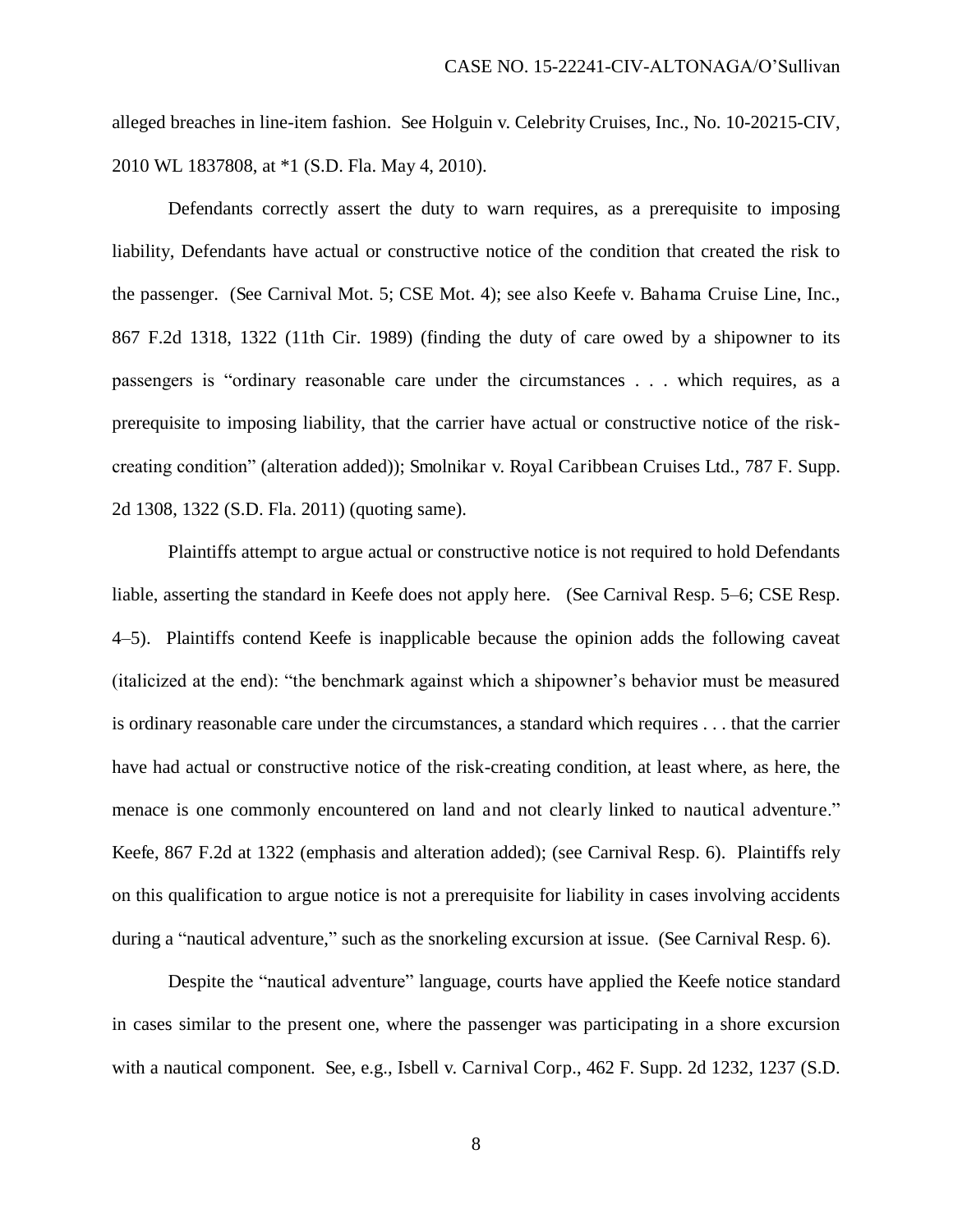Fla. 2006) (finding the plaintiff who was bitten by a snake during a river tubing excursion promoted by Carnival failed to establish Carnival had actual or constructive notice of the risk of snakes); see also Joseph v. Carnival Corp., No. 11-20221-CIV, 2011 WL 3022555, at \*3 (S.D. Fla. July 22, 2011) (dismissing case against plaintiff whose husband died in a parasailing accident during a Carnival cruise, finding the plaintiff failed to allege Carnival knew or had reason to know of the dangers of parasailing with a specific vendor). The Keefe standard applies, and Plaintiffs are required to allege Defendants had actual or constructive notice of the riskcreating condition.

Defendants argue Plaintiffs neither identify the risk-creating condition that proximately caused Judith's drowning, nor allege Defendants had actual or constructive notice of it. (See Carnival Reply 5; CSE Mot. 5–7). Carnival attempts to divert attention from a simple reading of the facts. Taking the allegations of the Amended Complaint as true, Plaintiffs claim: (1) Judith and/or her family informed Carnival representatives Judith was an inexperienced swimmer and of advanced age; (2) Carnival representatives assured her the Champagne Excursion was nonetheless a safe and appropriate activity for her; (3) upon receiving this information, Judith went snorkeling; and (4) Judith drowned while snorkeling. (See generally Am. Compl.). Based on this simple recitation, Plaintiffs have plausibly alleged Judith drowned due to her inexperience in swimming and her advanced age,<sup>5</sup> and Carnival had actual notice of both of these factors (see id. ¶ 21). Nonetheless, Carnival failed to warn Judith the activity might be

l

<sup>&</sup>lt;sup>5</sup> As noted, Judith's autopsy determined drowning was the cause of death (as opposed to a heart attack, shark bite, lightning strike, or other potential nautical causes). (See Am. Compl. ¶ 30). Thus, this case is distinguishable from those where the plaintiff wholly failed to identify the cause of death. See, e.g., Zapata v. Royal Caribbean Cruises, Ltd., No. 12-21897-CIV, 2013 WL 1296298, at \*2 (S.D. Fla. Mar. 27, 2013) (dismissing complaint where plaintiff merely stated an "accident" occurred, and failed to "state, even in a non-specific manner, what happened to [the decedent], nor what dangerous condition caused the accident" (alterations added)).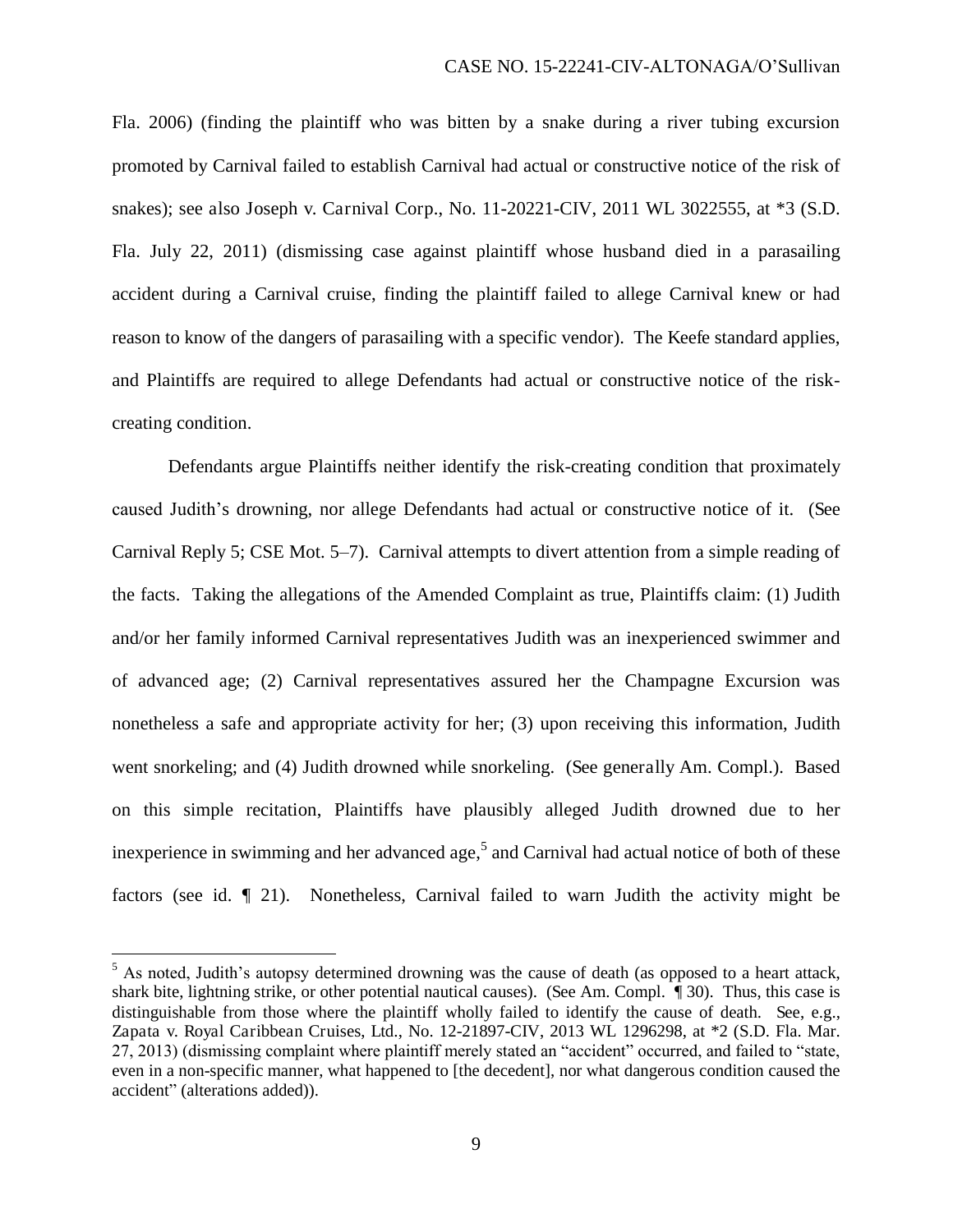inappropriate for someone in her condition, or otherwise adequately train or supervise her (or instruct CSE to do so). (See generally id.). Thus, Plaintiffs have sufficiently alleged Carnival had actual notice of a risk-creating condition — Judith's limited swimming ability combined with her advanced age — and this condition proximately caused Judith's death.

Carnival's knowledge of Judith's limited swimming ability and advanced age does not elevate the standard of care it owed to Judith. Yet, Carnival may have had "to do more under the reasonable care standard toward [Judith] than it would toward a passenger with no physical disability," or other such restrictions. Carroll, 2013 WL 1857115, at \*4 (alteration added). Carnival does not identify case law concerning this particular situation where a cruise company had actual notice one of its passengers was particularly at risk, and nonetheless failed to warn her about, or arguably enticed her into, engaging in an activity inappropriate for someone in her condition. Because of the unique facts of this case, dismissal of the negligence claim against Carnival (Count I) is inappropriate at this time. See id. at \*4 ("In sum, whether a carrier is negligent, or not, depends on if it acted reasonably under the fact-driven circumstances of each case.").

While the Amended Complaint states Carnival had actual knowledge of Judith's limited swimming ability, it does not state similar facts for CSE. Plaintiffs merely allege: "Defendant Carnival was made aware of Judith Pucci's limited experience in water related activities and the fact that she was not a good swimmer, but she was assured by Defendant *Carnival's* employees, agents and/or personnel . . . that this excursion and the snorkeling activities was [sic] safe and appropriate for her despite her limited abilities and advanced age, despite indirect and direct knowledge to the contrary." (Am. Compl. ¶ 21 (alterations and emphasis added)). Because the Amended Complaint does not allege CSE had actual or constructive knowledge of Judith's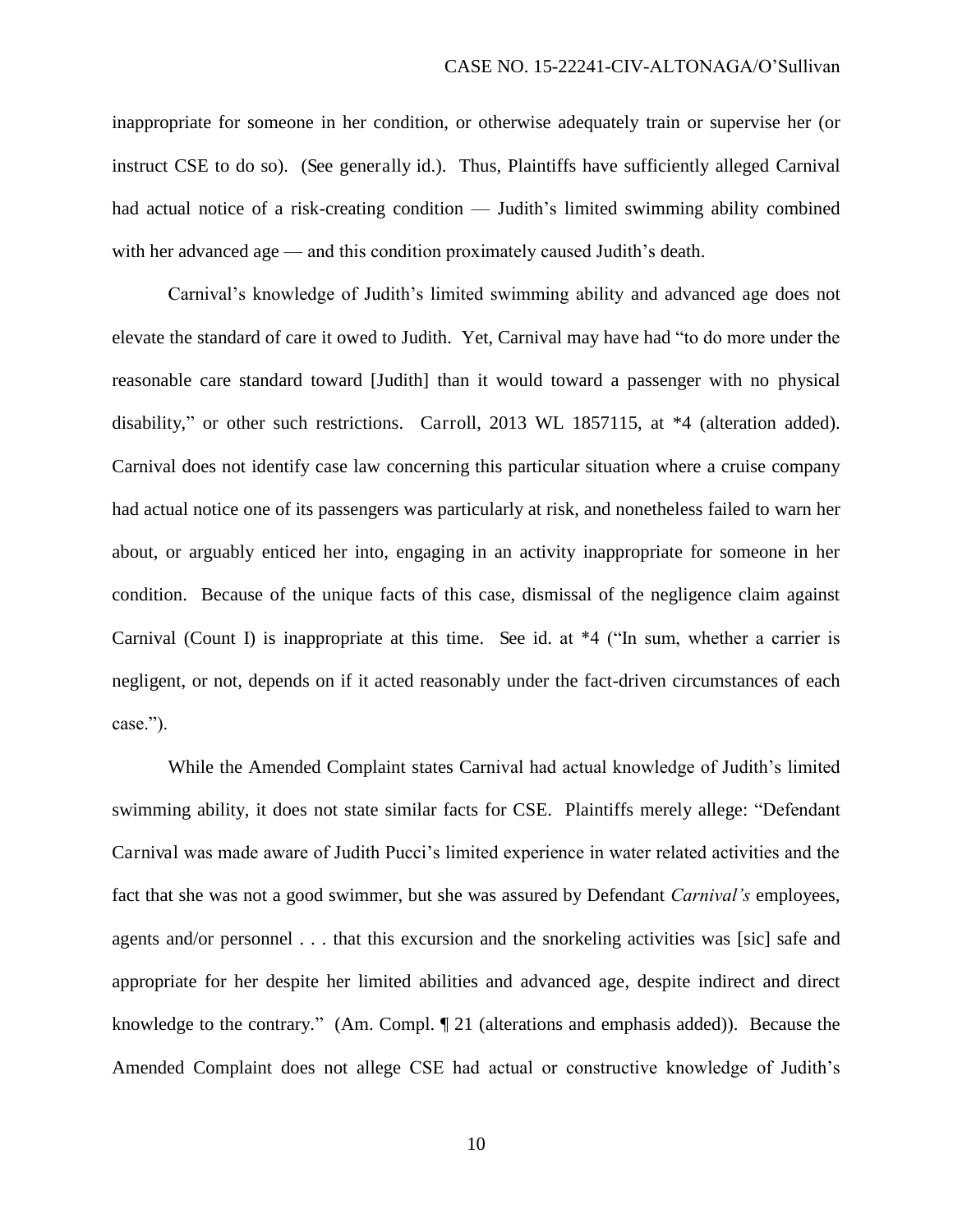swimming ability, Plaintiffs have failed to establish CSE had a duty to warn Judith of the risks associated with snorkeling for an inexperienced or unskilled swimmer. See Isbell, 462 F. Supp. 2d at 1237. In the absence of this knowledge, Plaintiffs also fail to explain how the actions of CSE's personnel were otherwise unreasonable "under the circumstances." Kermarec, 358 U.S. at 632. As a result, the Court dismisses the negligence claim against CSE (Count II) without prejudice.

 Because the Court finds dismissal of Count I is not warranted, it addresses briefly Carnival's additional argument regarding "open and obvious" dangers. (See Carnival Mot. 9– 11). Carnival argues Count I should be dismissed because a cruise line has "no duty to warn of dangers that [are] of an obvious and apparent nature" (id. 9 (citing Young v. Carnival Corp., No. 09-21949-cv-King, 2011 U.S. Dist. LEXIS 10899, at \*11 (S.D. Fla. Feb. 4, 2011) (alteration added))); and "natural bodies of water have been repeatedly deemed, as a matter of law, open and obvious dangers" (id. 10 (quoting Nyazie v. Kennedy, No. Civ.A. 97-0120, 1998 WL 633984 (E.D. Pa. Aug. 24, 1998))). Carnival contends as the risk of drowning in a natural body of water is an open and obvious danger, it had no duty to warn Judith of this risk. (See id. 11).

 The fact a complained-of danger is open and obvious is not a total bar to recovery. See Belik, 864 F. Supp. 2d at 1309 ("Even when a person engaging in a noncontact sport such as diving knows of an open and obvious danger, the person may still recover damages under the principles of comparative negligence if the elements of the tort have been proven." (internal quotation marks, citation, and alteration omitted)). Furthermore, some courts have found resolution of whether a danger is "open and obvious" is more appropriately decided after the factual record has been developed. See Prokopenko v. Royal Caribbean Cruises Ltd., No. 10- 20068-CIV-HUCK, 2010 WL 1524546, at \*2 (S.D. Fla. Apr. 15, 2010) ("The open and obvious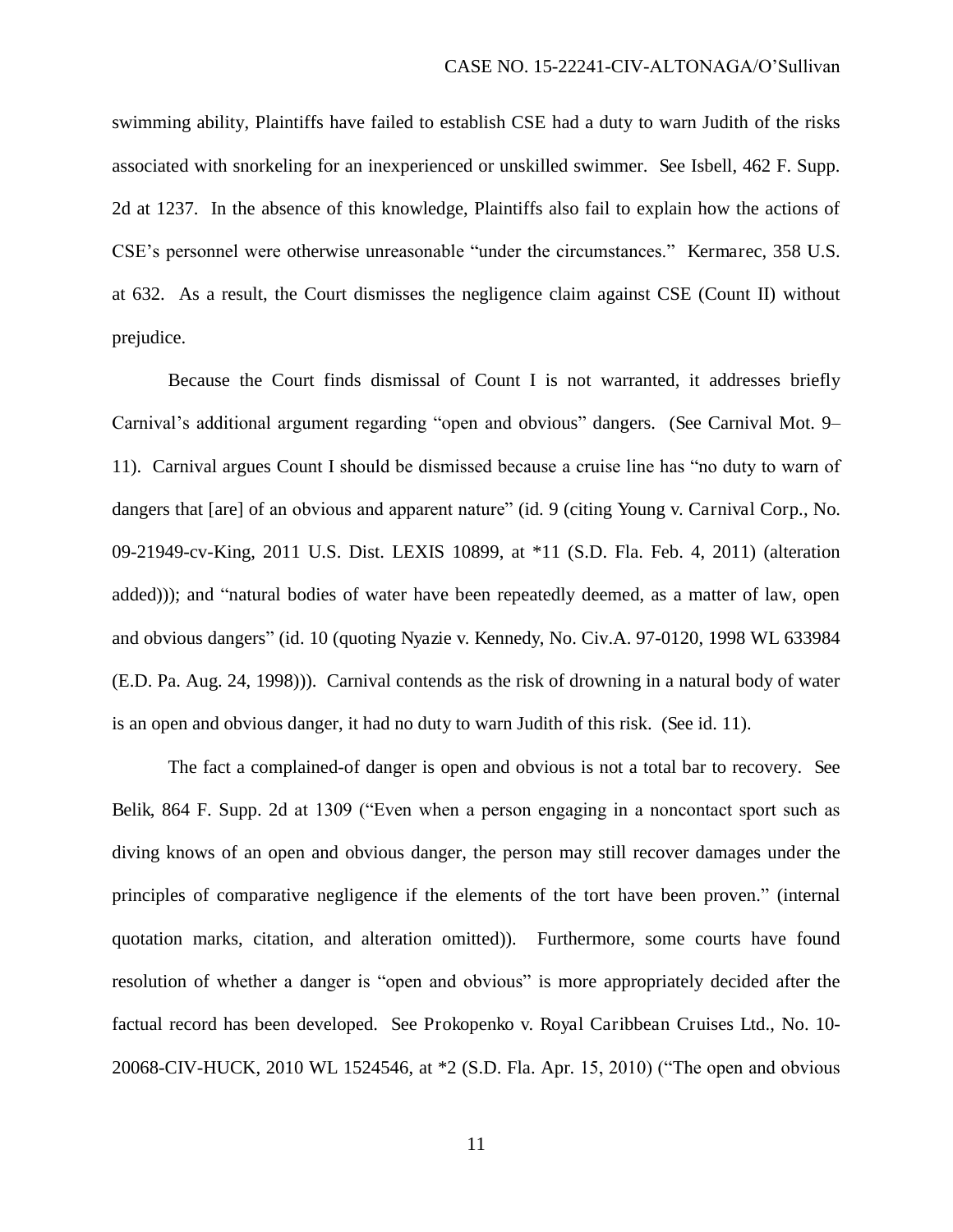question requires a context specific inquiry and necessitates development of the factual record before the Court can decide whether, as a matter of law, the danger was open and obvious." (internal citations omitted)); see also Joseph, 2011 WL 3022555, at  $*4$  (quoting same). <sup>6</sup> Given the facts alleged, the Court declines to dismiss Plaintiffs' negligence claim based on an "open and obvious" theory.

## **B. Other Negligence-Based Claims (Counts III and IV)**

 Carnival asserts the Court should dismiss Plaintiffs' claims for negligent selection/retention of the tour operator (Count III), negligence for apparent agency or agency by estoppel (Count IV), negligent misrepresentation (Count V), and joint venture (Count VII), as they are all predicated on an inadequate negligence theory of liability. (See Carnival Mot. 9). The Court addresses Counts V and VII separately infra. With respect to Counts III and IV, Plaintiffs have sufficiently pleaded a negligence claim — and in the absence of any other Count III or IV-specific arguments by Carnival — the Court declines to dismiss these claims at this time.

#### **C. Misrepresentation Claims (Counts V and VI)**

l

 Carnival argues the Court should dismiss Plaintiffs' negligent misrepresentation claim (Count V) and fraudulent misrepresentation claim (Count VI) because Plaintiffs fail to plead the

<sup>&</sup>lt;sup>6</sup> Balachander v. NCL (Bahamas) Ltd., cited by Carnival (see Carnival Mot. 11), is distinguishable. See 800 F. Supp. 2d 1196, 1203 (S.D. Fla. 2011), abrogated on other grounds by Franza v. Royal Caribbean Cruises, Ltd., 772 F.3d 1225 (11th Cir. 2014). The decedent in Balachander nearly drowned while swimming in a designated area during a stop on his cruise vacation, and later died of related complications. See 800 F. Supp. 2d at 1198. The court decided dismissal was appropriate because of the "open and obvious" nature of the risk of swimming in the ocean. See id. at 1203. The facts of Balachander did not indicate, as they do here, the decedent informed cruise personnel he was a poor swimmer before engaging in the activity, and cruise personnel assured or encouraged him to participate in the activity regardless of his ability. See generally id. Under the present facts, it is possible the danger of an inexperienced swimmer participating in the snorkeling portion of the Champagne Excursion was not open and obvious.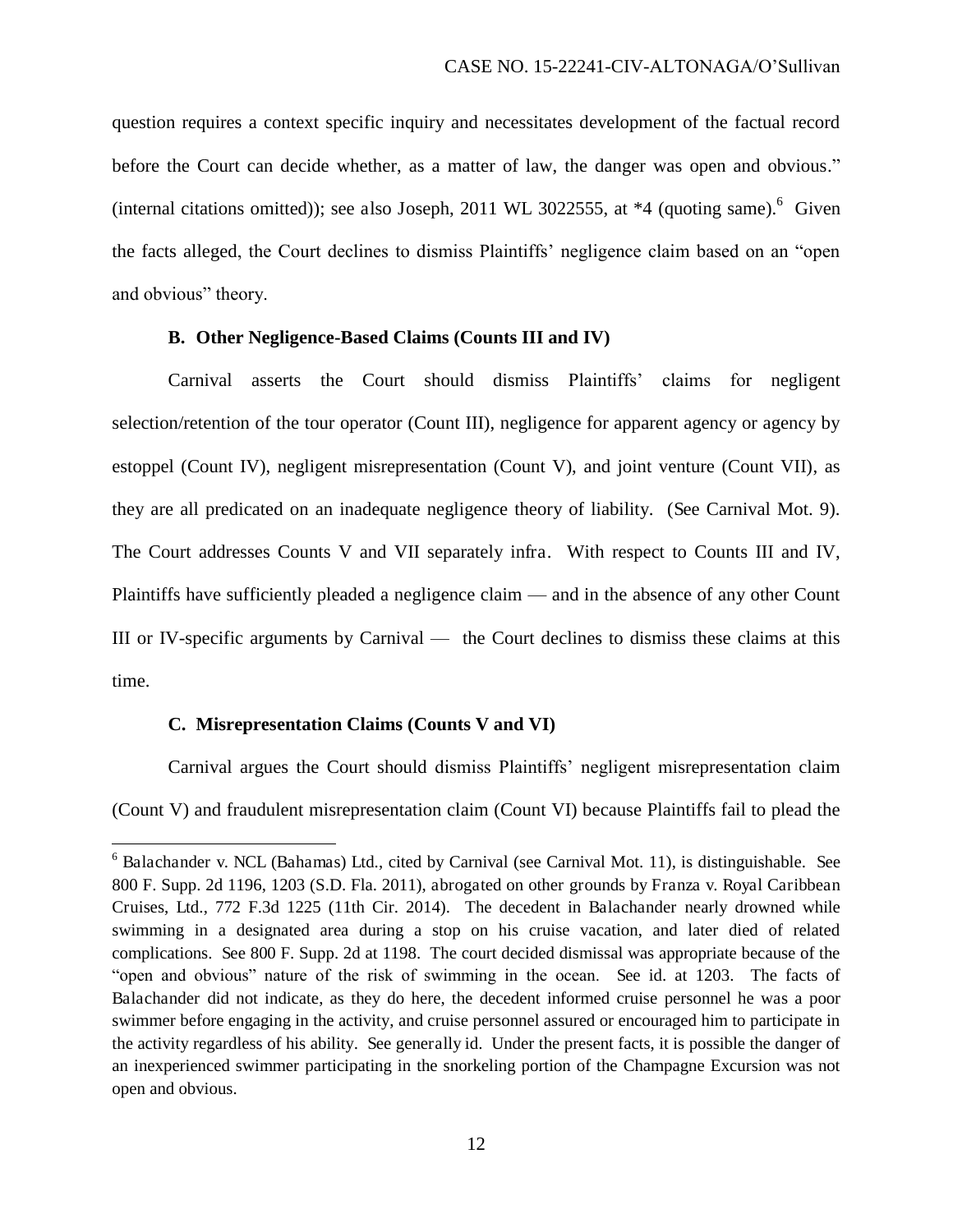claims with particularity as required by Federal Rule of Civil Procedure 9(b). (See id. 11–14). Plaintiffs agree Rule 9(b) applies to their misrepresentation claims but insist the Amended Complaint pleads these claims with sufficient particularity. (See Carnival Resp. 8–9).

Rule 9(b) requires: "In alleging fraud or mistake, a party must state with particularity the circumstances constituting fraud or mistake." FED. R. CIV. P. 9(b). A plaintiff must allege "(1) precisely what statements were made in what documents or oral representations or what omissions were made, and (2) the time and place of each such statement and the person responsible for making (or, in the case of omissions, not making) same, and (3) the content of such statements and the manner in which they misled the plaintiff, and (4) what the defendants obtained as a consequence of the fraud." Holguin, 2010 WL 1837808, at \*2 (quoting Ziemba v. Cascade Int*'*l, Inc., 256 F.3d 1194, 1202 (11th Cir. 2001)).

 Plaintiffs allege Carnival made the following misrepresentations to Judith: "a. Marketed The Excursion as 'easy' for all participants; and/or b. Assured her that The Excursion was safe and appropriate despite her lack of experience and swimming ability; and/or c. Advised her that booking a 'Carnival shore excursion' insured that you got the best excursion experience and that the highest safety standards were followed." (Am. Compl. ¶ 70). The Amended Complaint further states Carnival made these misrepresentations "directly through marketing materials and in specific conversations with its Valor excursion desk and cabin staff employees, agents, and servants" (id.); however, Plaintiffs fail to specify which misrepresentations were made in marketing materials, and which by employees (see id.  $\P$  61–75). Plaintiffs also fail to identify what marketing materials in particular contained these misrepresentations, or when Judith viewed these materials. (See id.).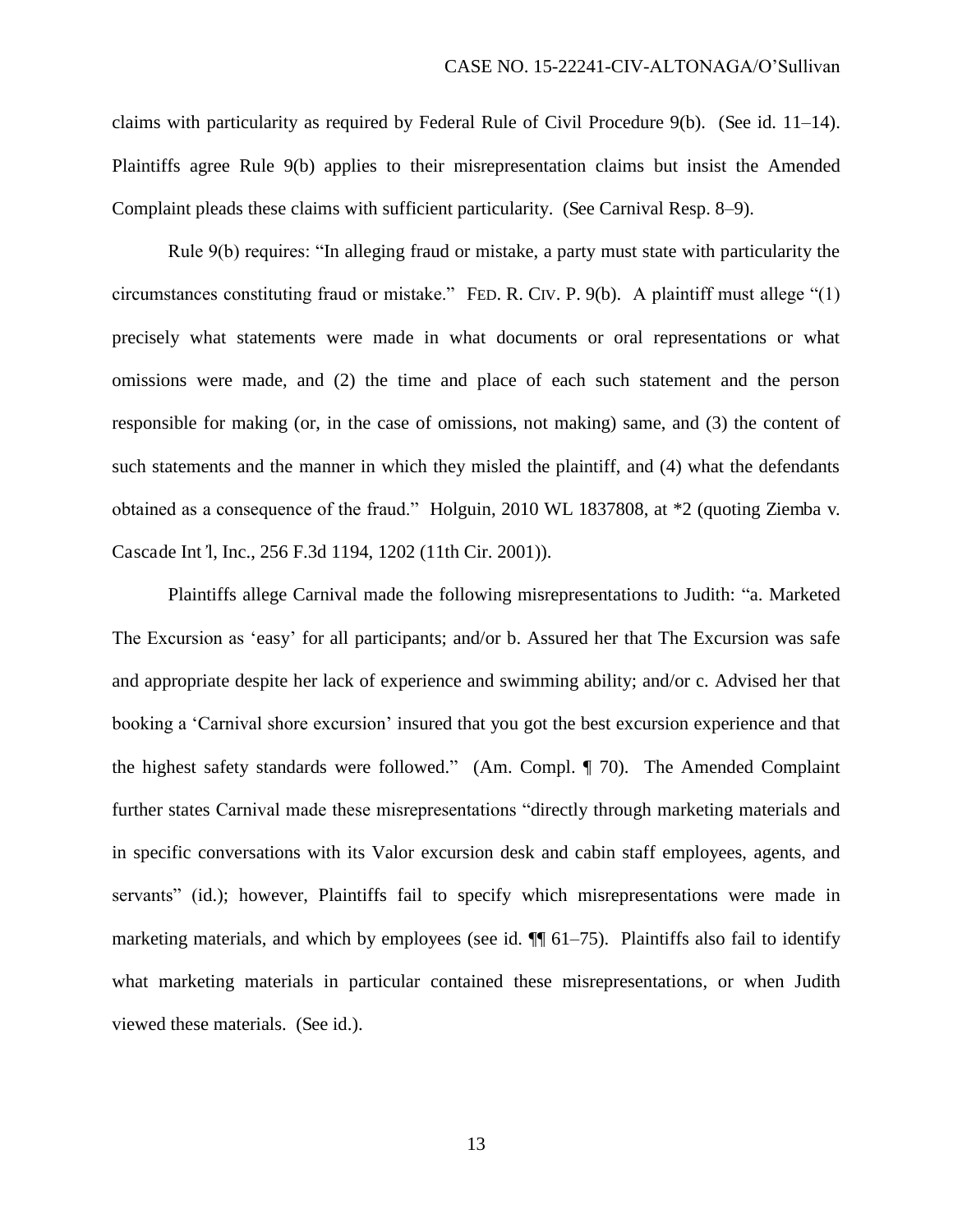Under similar circumstances, courts have held plaintiffs failed to plead misrepresentation claims with sufficient particularly and dismissed the claims without prejudice to replead. See Holguin, 2010 WL 1837808, at \*2 (dismissing negligent misrepresentation claim where plaintiffs failed to "identif[y] which statements were made in which documents, the time and place of each statement, and the defendant responsible for each statement" (alteration added)); McLaren v. Celebrity Cruises, Inc., No. 11-23924-CIV, 2012 WL 1792632, at \*10 (S.D. Fla. May 16, 2012) (dismissing negligent misrepresentation claim where the plaintiff failed to specify when she viewed the defendant's literature and web sites; when she heard the shore excursion talks; or when the defendant's employees allegedly made the misrepresentations).

 Plaintiffs argue they adequately allege temporal specificity, explaining "the Amended Complaint alleges that the decedent embarked on August 17, 2014, and she died on August 18, 2014; so while not explicitly stated, the Amended Complaint is sufficient to put Carnival on notice as to exactly when the alleged misrepresentations occurred." (Carnival Resp. 8). Plaintiffs also assert "with respect to the marketing materials for the shore excursions which contained the misrepresentations, i.e. those utilized on the Valor vessel on August  $17<sup>th</sup>$  and  $18<sup>th</sup>$ of 2014, it would appear the Amended Complaint is sufficiently specific since Carnival can certainly access them." (Id. 8–9). Plaintiffs' arguments fail to persuade. Gayou v. Celebrity Cruises, Inc. is particularly instructive. See No. 11-23359-Civ, 2012 WL 2049431 (S.D. Fla. June 5, 2012). In that case, the court found merely saying the cruise company's alleged false statements were made "during the cruise, prior to arriving at each destination, or when [the plaintiff] visited the excursion desk does not satisfy Rule 9(b)." Id. at \*7 (alterations and internal citations omitted) (alteration added).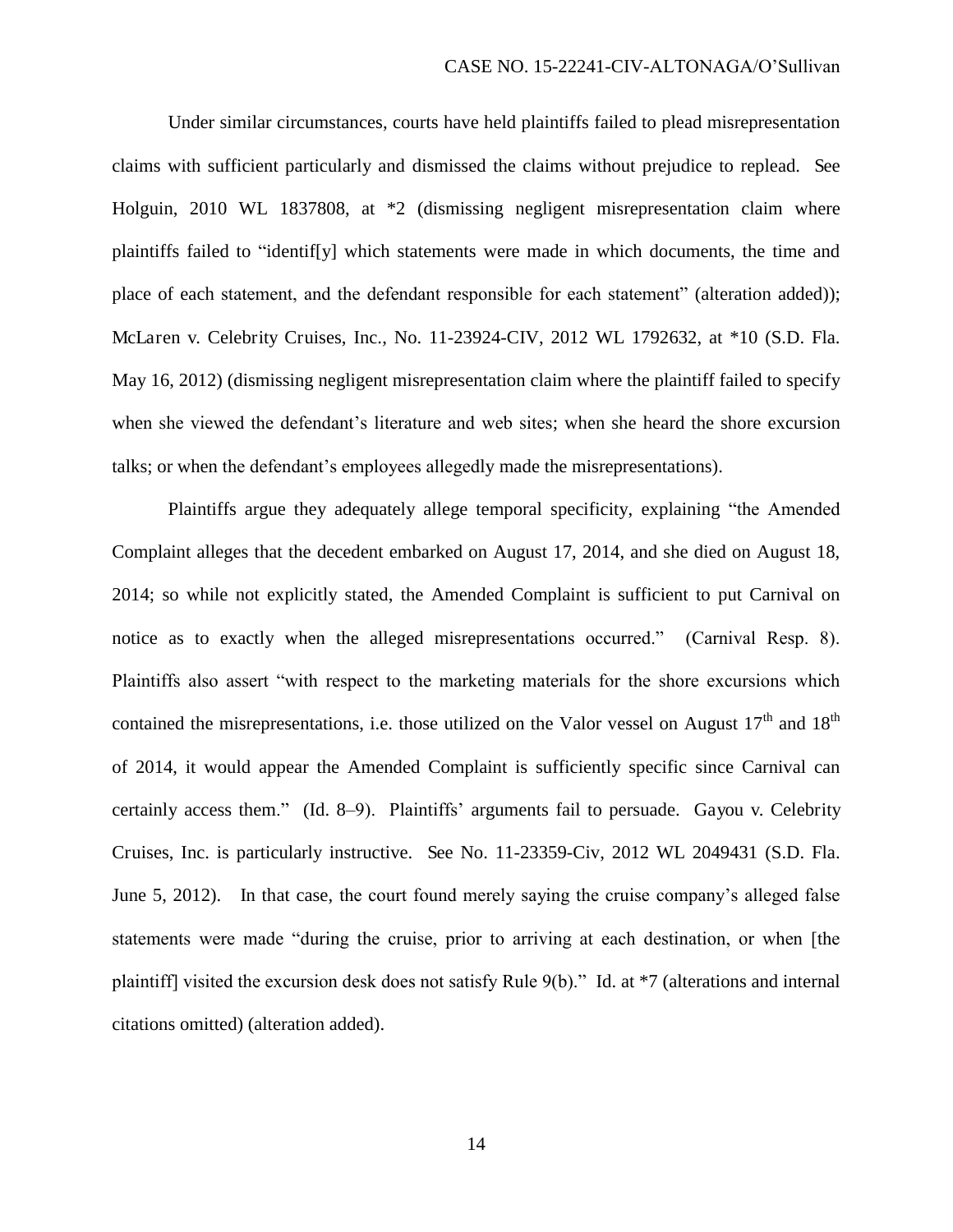As in Gayou, Plaintiffs must allege their misrepresentation claims with greater temporal precision to comply with Rule 9(b). Further, they should identify which misrepresentations were made by employees; which misrepresentations were made in marketing materials; and which marketing materials in particular contained these misrepresentations. See Holguin, 2010 WL 1837808, at \*2; McLaren, 2012 WL 1792632, at \*10.<sup>7</sup> Accordingly, Counts V and VI are dismissed without prejudice.

### **D. Joint Venture Theory of Liability (Count VII)**

l

While there is no cause of action for "Joint Venture," Plaintiffs' Count VII advances an alternative theory of negligence liability — namely, because Carnival and CSE were engaged in a joint venture, they are liable for each other's negligence. (See Am. Compl. ¶ 85). As the Court has dismissed the negligence claim against CSE (Count II) supra, the joint venture theory is now limited to whether CSE may be held liable for Carnival's negligence (Count I).

Defendants argue Plaintiffs' joint venture theory of liability (Count VII) must be dismissed because the Tour Operator Agreement ("Agreement") [ECF No. 29-2] between Carnival and CSE expressly states the parties are not joint venturers.<sup>8</sup> (See Carnival Mot. 14–16; CSE Mot. 9–11). Plaintiffs do not attach the Agreement to their Amended Complaint, but they refer to such an agreement between Carnival and CSE in their joint venture allegations. (See Am. Compl. ¶ 77 ("Defendant Carnival and Defendant CSE entered into an agreement, whether by formal contract or through their subsequent and ongoing course of conduct, whereby

 $<sup>7</sup>$  Plaintiffs are not necessarily required to identify the exact Carnival employee responsible for making the</sup> alleged oral misrepresentations. See Weitz v. Celebrity Cruises, Inc., Nos. 10-20267-CIV, 10-20268-CIV, 2010 WL 1882127, at \*1 n.1 (S.D. Fla. May 11, 2010).

<sup>&</sup>lt;sup>8</sup> Under the section "Relationship of the Parties," the attached Agreement states: "Operator's relationship with Carnival during the term of this agreement shall be that of an Independent Contractor . . . Nothing related in this agreement shall be construed as constituting Operator and Carnival as partners, or as treating the relationships of . . . joint venturers between the parties hereto." (Agreement ¶ 11 (alterations added)).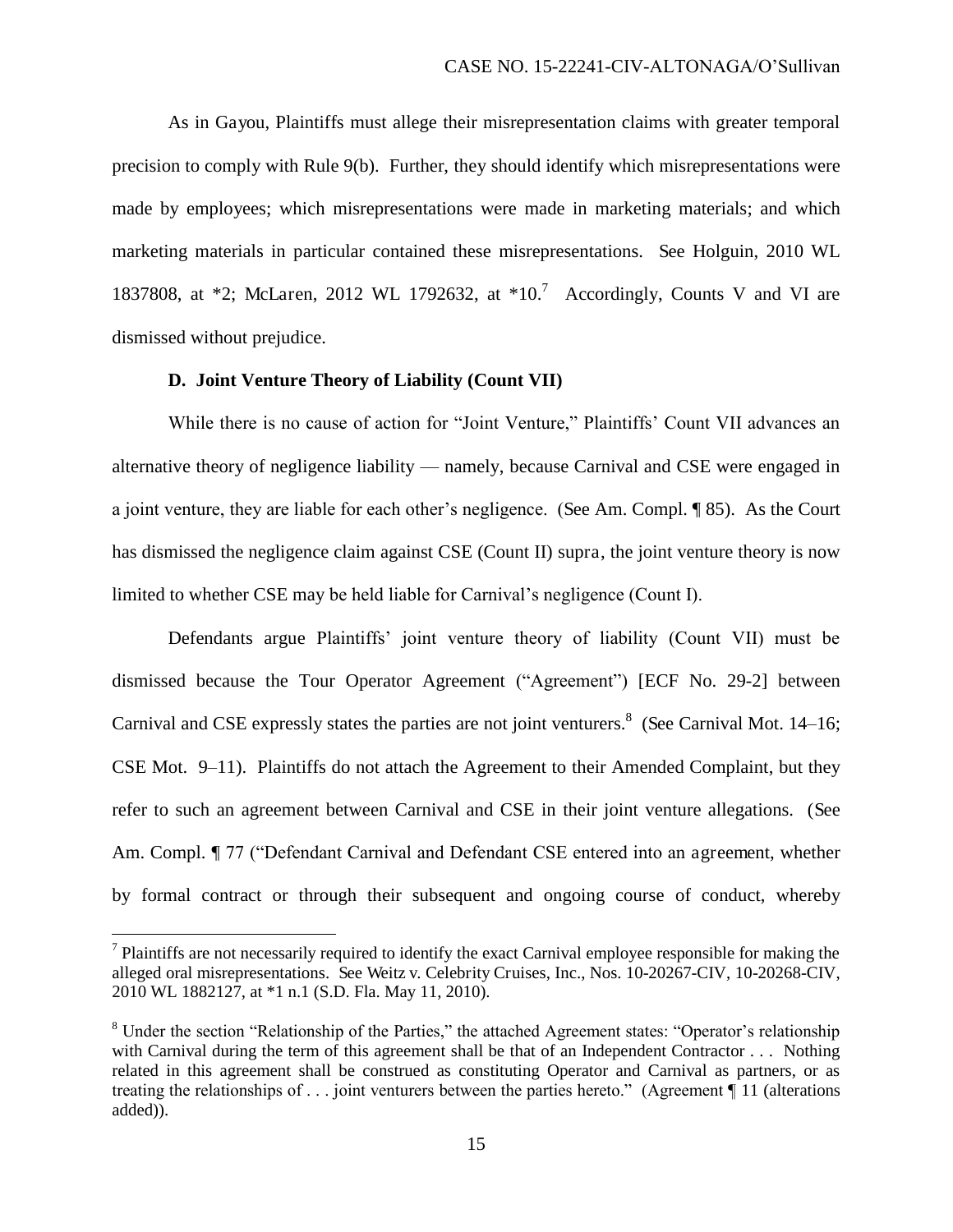Defendant Carnival would sell the [Champagne Excursion] to its passengers and Defendant CSE would provide personnel to operate the [Champagne Excursion]" (emphasis and alterations added))).

Defendants attach the Agreement to their Motions (see Carnival Mot. Ex. 2; CSE Mot. Ex. 1); and CSE attaches an affidavit by Judy Reeve, a director and shareholder of CSE who executed the Agreement (see Declaration of Judy Reeve [ECF No. 34-1]). Generally, courts do not consider anything beyond the face of the complaint and documents attached thereto when analyzing a motion to dismiss. See Fin. Sec. Assurance, Inc. v. Stephens, Inc., 500 F.3d 1276, 1284 (11th Cir. 2007). Nevertheless, courts may consider a document not attached to the complaint where: (1) the plaintiff's complaint refers to the document; (2) the document is central to the plaintiff's claim; (3) its contents are not in dispute; and (4) the defendant attaches the document to its motion to dismiss. See id.

Here, Plaintiffs clearly refer to the Agreement in their Amended Complaint. (See Am. Compl. ¶ 77). However, they argue the Agreement is not central to their Joint Venture theory of liability, because: (1) the allegations regarding joint venture are based either on the Agreement or "the subsequent and ongoing course of conduct" between Carnival and CSE (id.); and (2) in "situations involving tort claims, a contract is not deemed central or integral to the plaintiff's claims" (Carnival Resp. 10 (citing Gentry v. Carnival Corp., No. 11-21580-CIV, 2011 WL 4737062, at \*5–6 (S.D. Fla. Oct. 5, 2011))).

The case law is split on the issue of whether an agreement between a cruise ship company and an excursion operator may be sufficiently "central" to a plaintiff's joint venture theory of negligence, and thus should be considered on a motion to dismiss. Compare Zapata, 2013 WL 1296298, at \*5–6 (finding the tour operator agreement stating there was no joint venture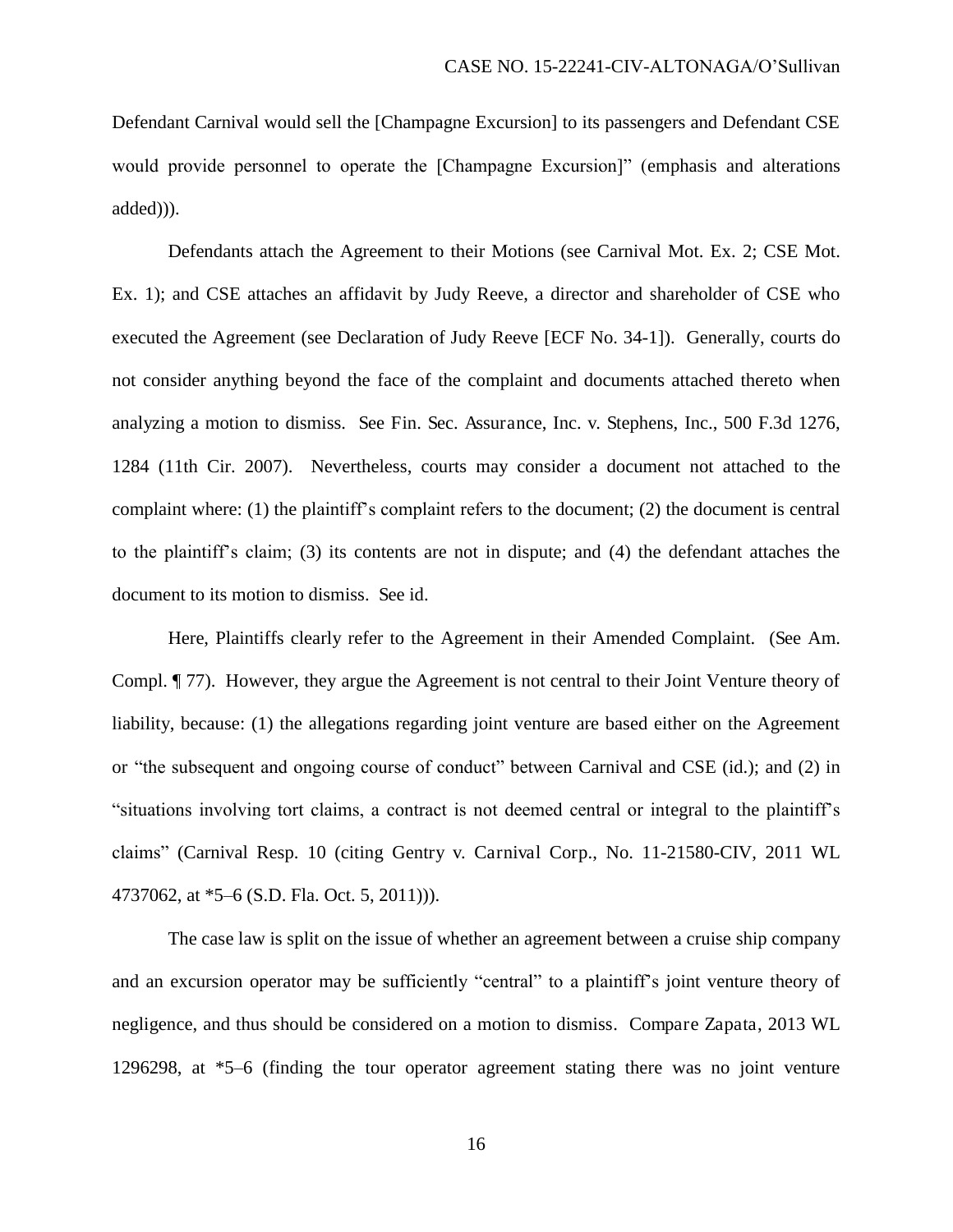relationship between the cruise line and excursion operator was central to plaintiff's joint venture claim, and dismissing the claim based on this language of the agreement), with Ash v. Royal Caribbean Cruises Ltd., No. 13-20619-CIV, 2014 WL 6682514, at \*8 (S.D. Fla. Nov. 25, 2014) (finding the "Tour Operator Agreement is not necessarily central to Plaintiffs' negligenceliability-by-way-of-joint-venture theory . . . while the Tour Operator Agreement specifically states that it does not constitute a joint venture, a subsequent course of conduct may have created such a joint venture agreement, and the Amended Complaint only references an 'agreement'" (emphasis in original) (alteration added)).

The facts of this case are more similar to Ash than Zapata and the other cases cited by Defendants, as here, Plaintiffs refer to "an agreement" entered into by Carnival and CSE either through a formal contract or "their subsequent and ongoing course of conduct." (Am. Compl. ¶ 77). The "more prudent course at this stage is to not depart from the common maxim that a court's review is limited to the four corners of the complaint." Ash, 2014 WL 6682514, at \*9. In the absence of other compelling arguments by Defendants on this issue, the Court declines to dismiss Plaintiffs' joint venture theory.<sup>9</sup>

#### **E. Emotional Damages**

l

Defendants argue the emotional damages sought by Plaintiffs (see Am. Compl. ¶ 87) are not recoverable under general maritime law and should be dismissed (see Carnival Mot. 16–18; CSE Mot. 11–12). Preliminarily, the Court notes: "[a] motion to dismiss under Federal Rule of Civil Procedure  $12(b)(6)$  applies to 'claims,' not to requests for a certain type of damages that are 'merely the relief demanded as part of a claim.'" Option Wireless, Ltd. v. OpenPeak, Inc., No. 12-80165-CIV, 2012 WL 6045936, at \*2 n.4 (S.D. Fla. Dec. 5, 2012) (alteration added) (quoting

<sup>&</sup>lt;sup>9</sup> Because the Court declines to dismiss the joint venture theory at this time, it does not address Plaintiffs' arguments regarding the disputed authenticity of the attached Agreement. (See CSE Resp. 8).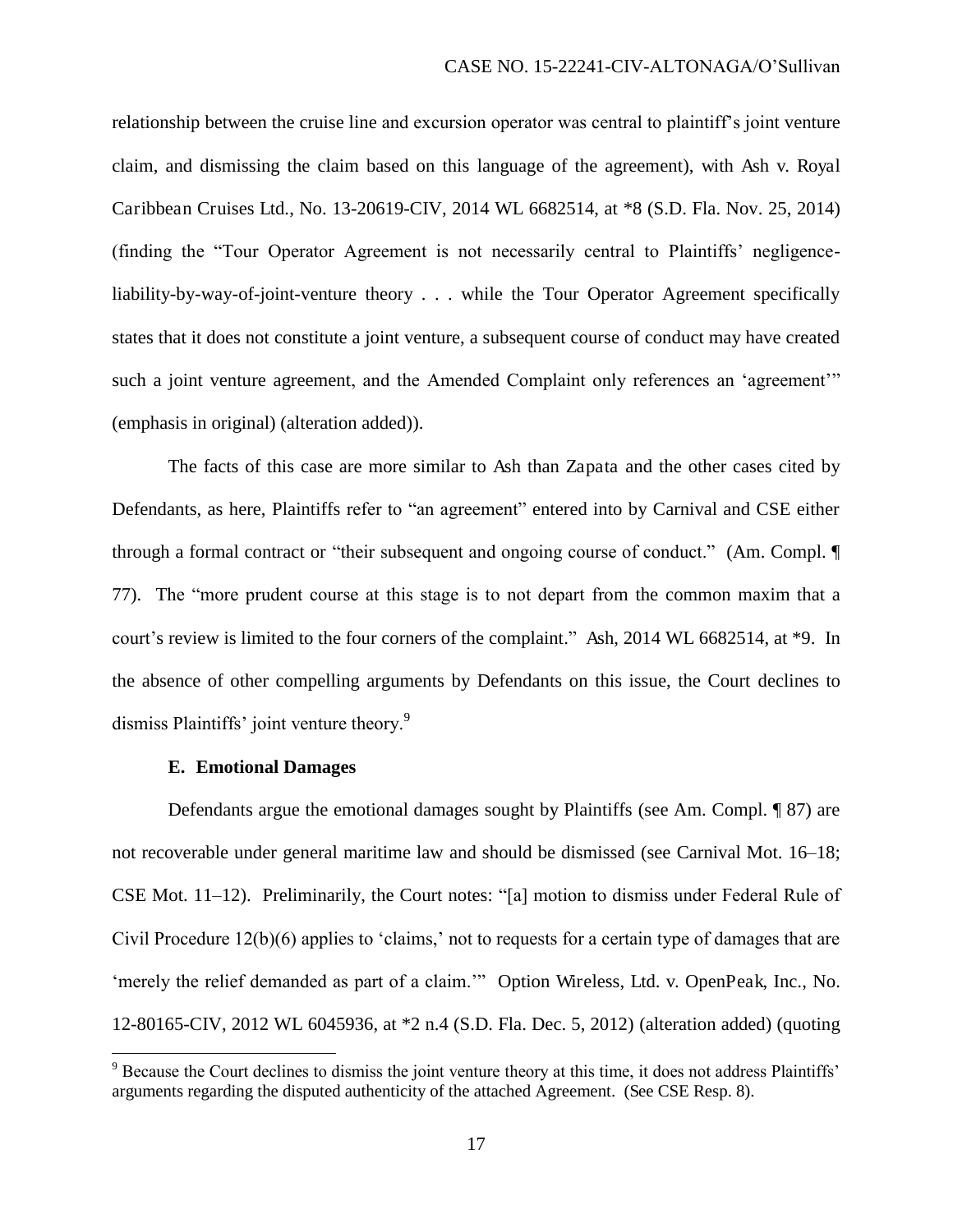Hutchings v. Fed. Ins. Co., No. 6:08-cv-305-ORL-19KRS, 2008 WL 4186994, at \*1 (M.D. Fla. Sept. 8, 2008)). Defendants' request is more appropriately considered as a motion to strike pursuant to Federal Rule of Civil Procedure 12(f), and the Court exercises its discretion to consider this portion of the motion to dismiss as a motion to strike on the same grounds. Cf. id. ("The Court does not exercise this authority, however, and construes the . . . motion as labeled." (alteration added)).

In response, Plaintiffs contend, for the first time, emotional damages are proper pursuant to the wrongful death statute of the U.S. Virgin Islands, which allows such damages. (See Carnival Resp. 12–13). They argue the Court should apply the law of the Virgin Islands with respect to this claim because the incident occurred within the territorial waters of St. John, U.S. Virgin Islands. (See id.). Nowhere in the Amended Complaint do Plaintiffs state a claim for wrongful death, either under the law of the Virgin Islands or otherwise. (See generally Am. Compl.). Plaintiffs also fail to state sufficient facts confirming the alleged negligent acts definitively occurred within the territorial waters of the Virgin Islands, i.e. within three nautical miles of the shore. (See id.); see also Smith v. Carnival Corp., No. 07-23363-CIV, 2008 WL 2704459, at \*1 (S.D. Fla. June 24, 2008) (noting the Death on the High Seas Act "generally governs wrongful death actions occurring at least three miles from United States coastline").

The Court will not consider a wrongful death claim until it has been plead. See Seropian v. Wachovia Bank, N.A., No. 10-80397-CIV, 2010 WL 2949658, at \*4 (S.D. Fla. July 26, 2010) ("Plaintiffs cannot . . . assert what is essentially a new cause of action, not previously pled, in a response to a motion to dismiss." (alteration added)). As Plaintiffs fail to identify any other basis for permitting emotional damages with respect to their claims, the Court strikes Plaintiffs' request for emotional damages.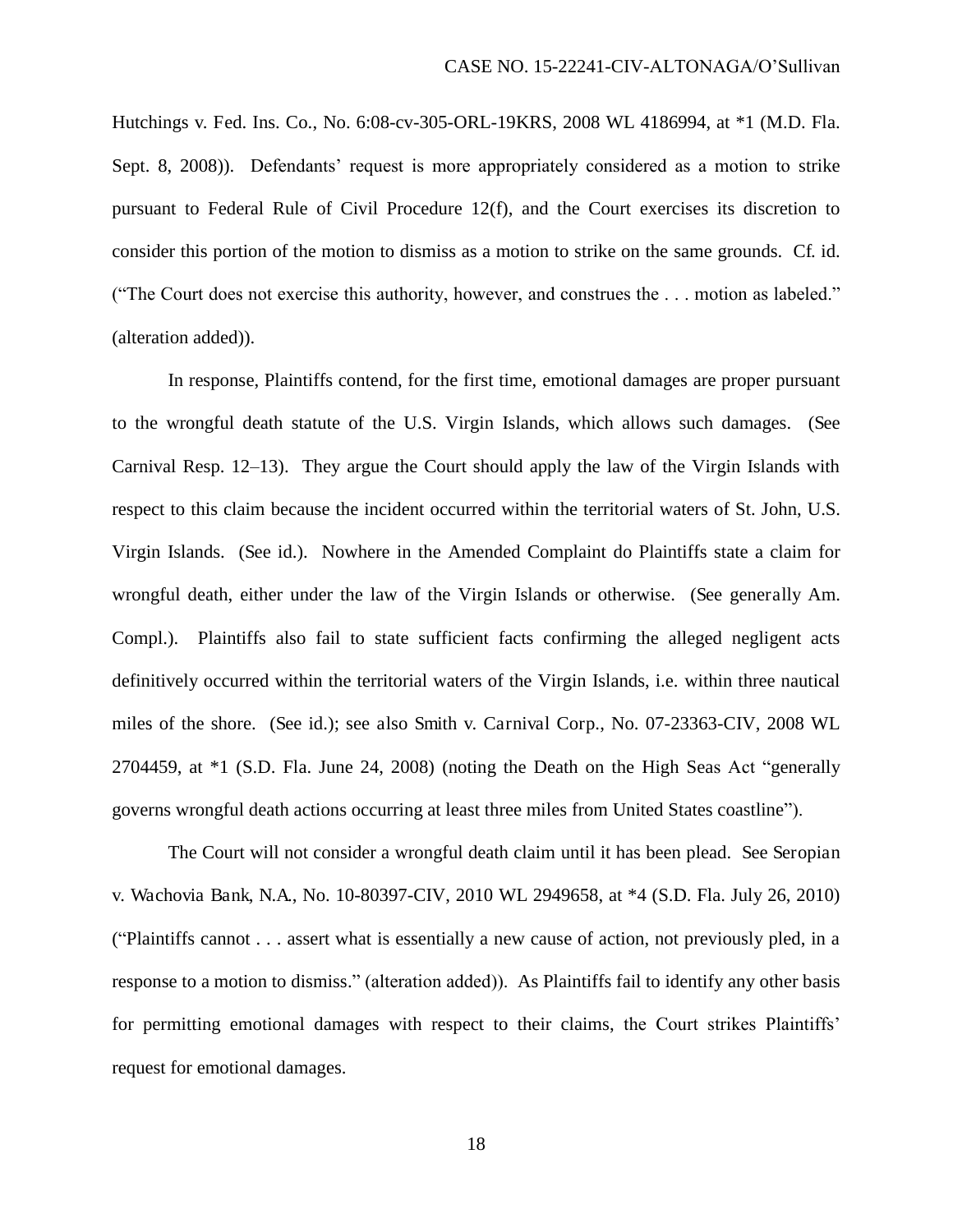### **F. Punitive Damages**

CSE argues the Court should strike Plaintiffs' demand for punitive damages. (See CSE Mot. 12). Plaintiffs apparently forgot they alleged such damages (see Am. Compl.  $\llbracket 88$ ), while conceding seeking punitive damages "at this stage of the case would be premature." (CSE Resp. 1). As the parties agree punitive damages are inappropriately sought, the Court strikes Plaintiffs' request for punitive damages.

## **IV. CONCLUSION**

For the foregoing reasons, it is **ORDERED AND ADJUDGED** that the Carnival Motion **[ECF No. 29]** and the CSE Motion **[ECF No. 34]** are **GRANTED in part** and **DENIED in part** as follows:

- 1. Plaintiffs' negligence claim against CSE (Count II) is **DISMISSED without prejudice**.
- 2. Plaintiffs' misrepresentation claims against Carnival (Counts V and VI) are **DISMISSED without prejudice**.
- 3. Defendants' requests to dismiss the remaining claims (Counts I, III, IV, and VII) are **DENIED**.
- 4. Plaintiffs' demands for emotional and punitive damages are **STRICKEN**.
- 5. Given the deadline for filing amended pleadings has long passed (see Scheduling Order [ECF No. 17]), Plaintiffs have only until **November 30, 2015** to file a second amended complaint. This deadline will not be extended.